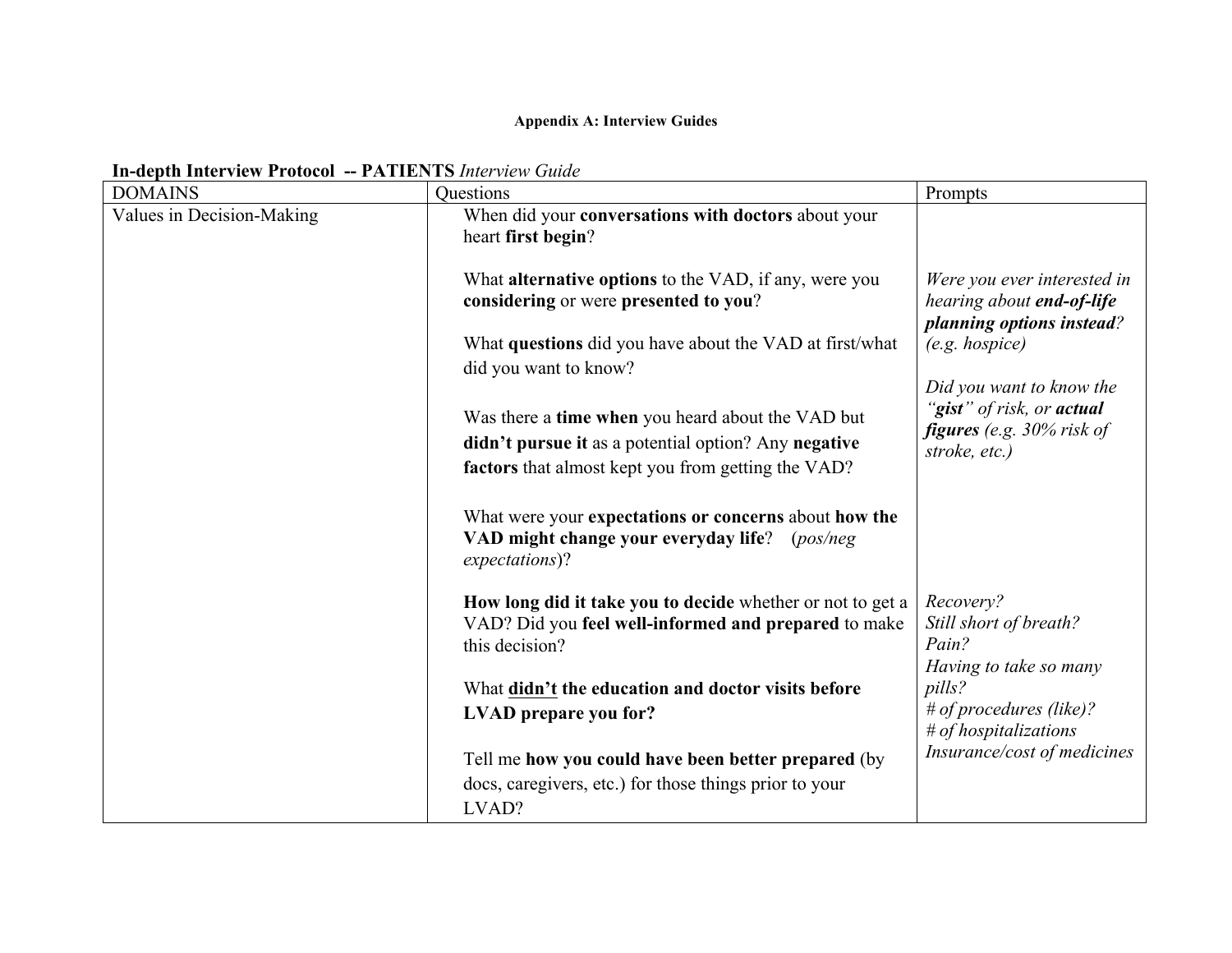|                                              | What about after getting the LVAD? What could be<br>improved about your transition to rehab / home?<br>Did/do you see the VAD as a bridge to transplant?<br>Where do you see yourself on this trajectory?<br>If you knew that getting the VAD might change your<br>status on the transplant list, would you still get it? |                                                                                 |
|----------------------------------------------|---------------------------------------------------------------------------------------------------------------------------------------------------------------------------------------------------------------------------------------------------------------------------------------------------------------------------|---------------------------------------------------------------------------------|
| Usual and Preferred Decision-Making<br>Roles | Who, if anyone, helped you decide whether or not to get<br>the VAD?                                                                                                                                                                                                                                                       |                                                                                 |
|                                              | What kinds and/or sources of information did you find<br>most useful in helping to make your decision?                                                                                                                                                                                                                    | Which <b>FORMAT</b> of<br>conveying information<br>do/did you find most useful? |
|                                              | Were any of the information sources hard to understand?<br>Why?                                                                                                                                                                                                                                                           | Text<br>Video<br>Patient testimonies                                            |
|                                              | At what stage in the decision-making process did you<br>receive or seek out these other sources of information?                                                                                                                                                                                                           | Web-based<br>Interactive? Etc                                                   |
|                                              | Was there a particular time, from the beginning of your                                                                                                                                                                                                                                                                   |                                                                                 |
|                                              | medical assessment to the present, when you wanted to<br>hear more about what the doctors thought you should<br>do?                                                                                                                                                                                                       |                                                                                 |
| <b>Decisional Barriers and Facilitators</b>  | What are 2-3 key messages do you believe every<br>potential VAD candidate should know before getting the<br>VAD?                                                                                                                                                                                                          |                                                                                 |
|                                              | What would have helped you feel ready for the LVAD/life<br>with the LVAD once you made the decision?                                                                                                                                                                                                                      | - Did you want to talk to<br>someone about                                      |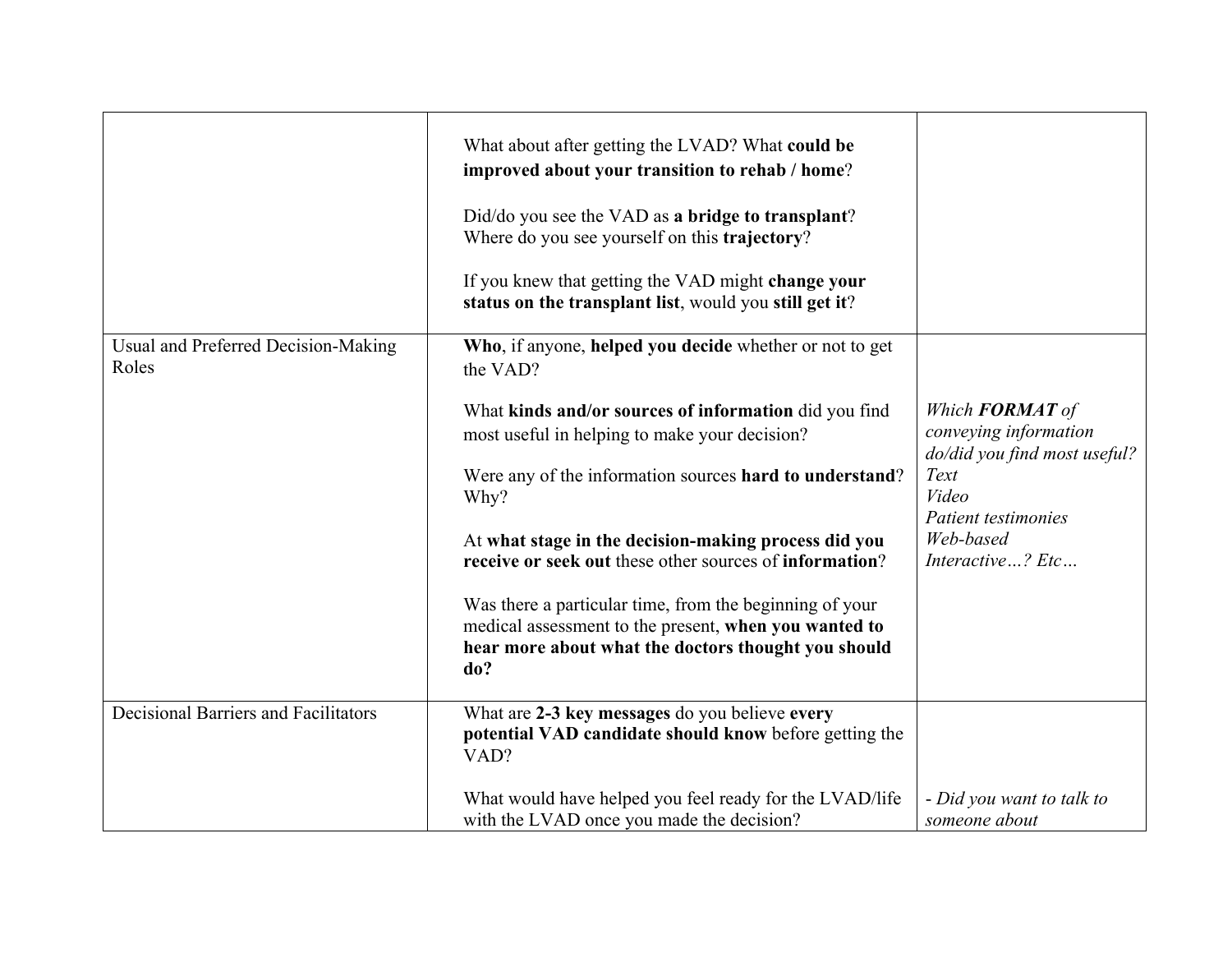|                                                                                            | Tell me how this transplant/evaluation process has been<br>for you over the past couple of weeks leading up to the<br>procedure, as you've gone through the assessment.<br>Any areas for improvement?<br>Areas that were confusing, overwhelming, or<br>frustrating to you.<br>What was the degree of <b>overlap</b> in info or questions<br>among the various people associated with the heart<br>failure team during theis process?<br>Did financial concerns factor into your decision-making<br>about the LVAD in any way? | insurance/home care?<br>- Did you want to talk to<br>other patients?                                                                       |
|--------------------------------------------------------------------------------------------|--------------------------------------------------------------------------------------------------------------------------------------------------------------------------------------------------------------------------------------------------------------------------------------------------------------------------------------------------------------------------------------------------------------------------------------------------------------------------------------------------------------------------------|--------------------------------------------------------------------------------------------------------------------------------------------|
| Degree of Decision-Making Difficulty<br>& Contributing Factors (including<br>psychosocial) | What was your <b>understanding of possible complications</b> that<br>could arise? (free list).<br>- Which of these were you willing to tolerate? Or not?<br>Take me back to the first few weeks or months after you<br>had the VAD placed. What were your expectations for<br>this period vs. what you experienced?                                                                                                                                                                                                            | Were you ever readmitted<br>after surgery? What kind of<br>further <b>information</b> do you<br>think might have prevented<br>readmission? |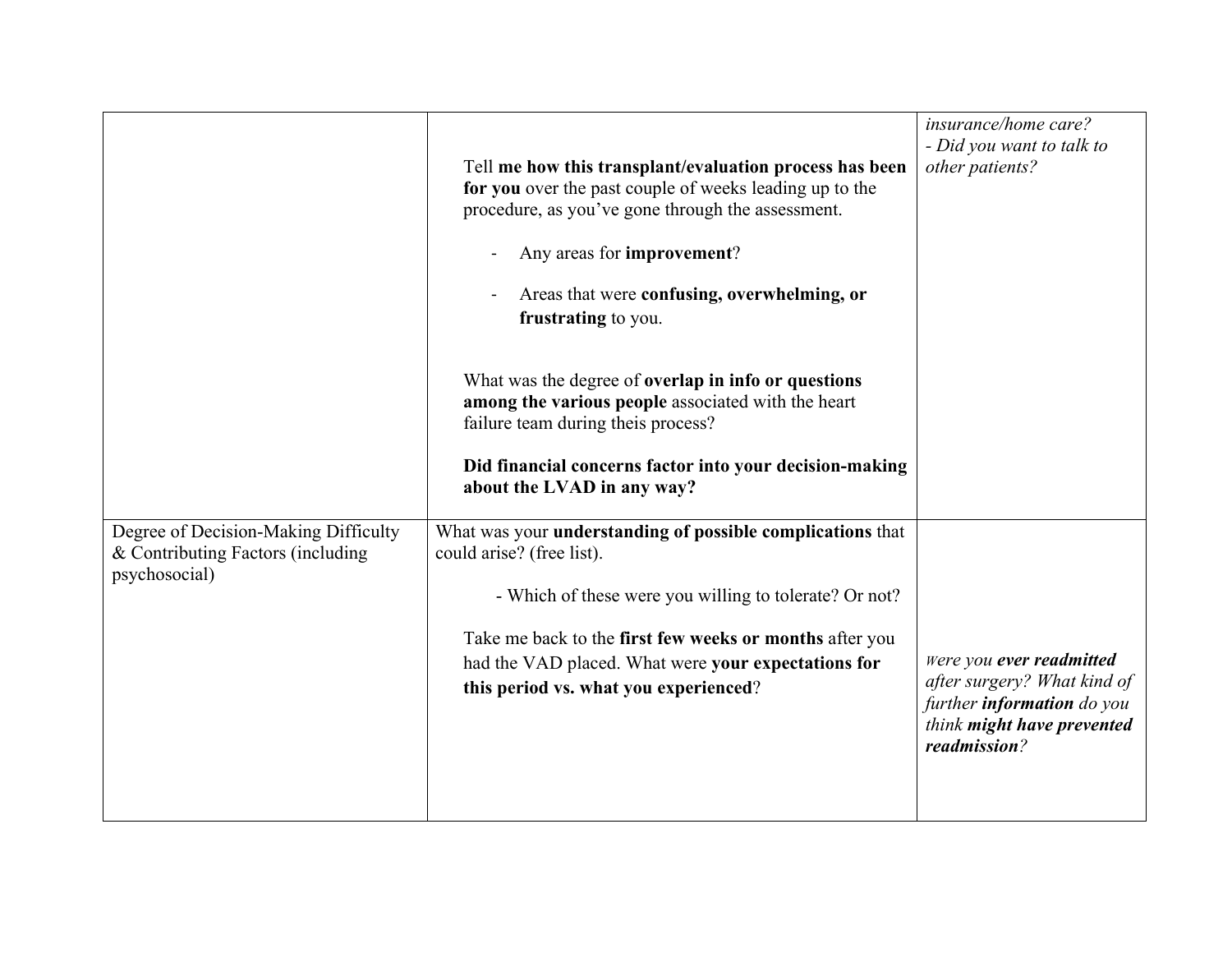| Perceptions of Options, Outcomes and<br>Probabilities | Do you have any regrets about your decision to get a<br>VAD? (why/why not?) |  |
|-------------------------------------------------------|-----------------------------------------------------------------------------|--|
| Other Suggestions                                     |                                                                             |  |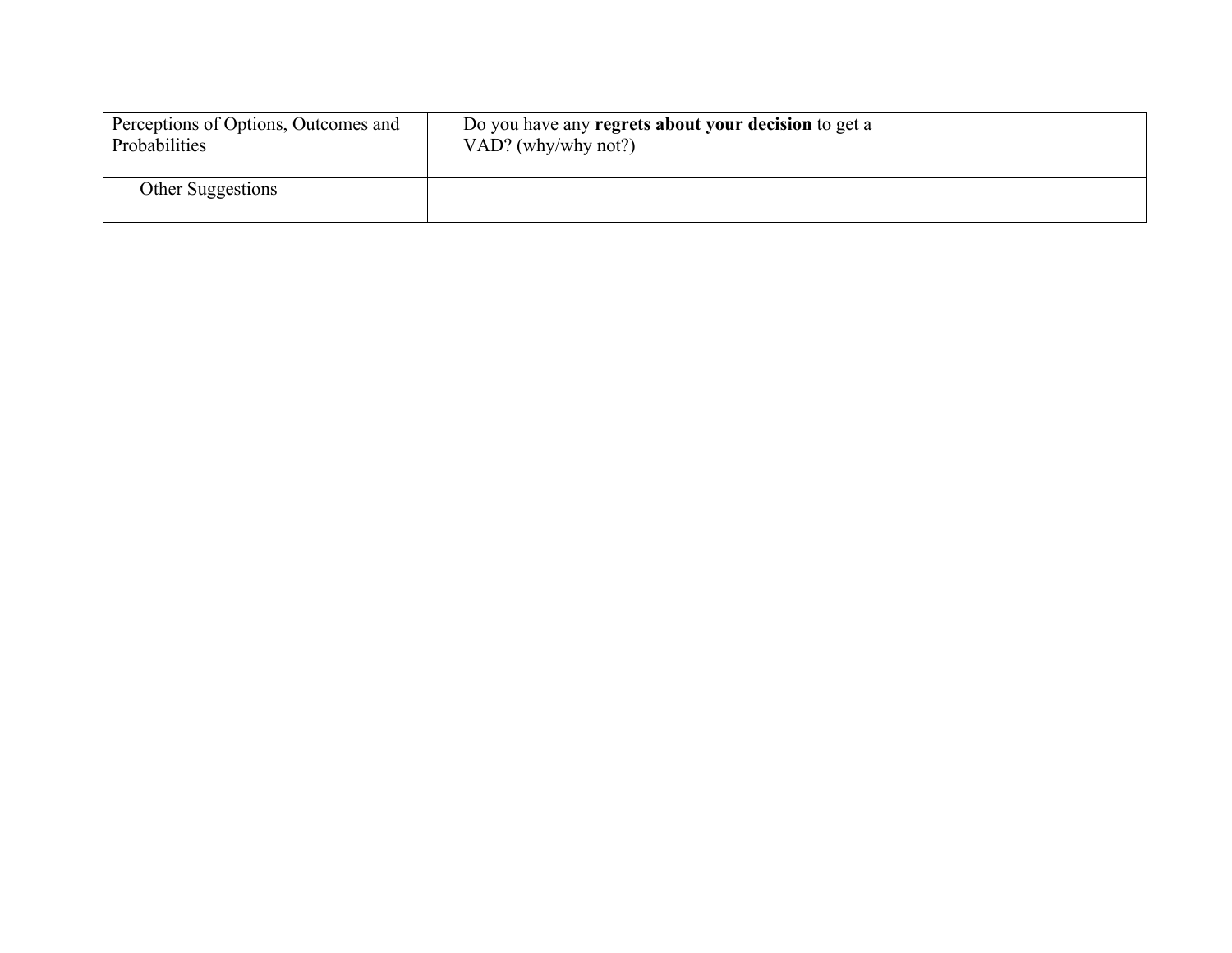| <b>DOMAINS</b>                                                 | Questions                                                                                                                                                                                                                                                                                                                                    | Prompts                                                                                                                              |
|----------------------------------------------------------------|----------------------------------------------------------------------------------------------------------------------------------------------------------------------------------------------------------------------------------------------------------------------------------------------------------------------------------------------|--------------------------------------------------------------------------------------------------------------------------------------|
| Usual and Preferred Decision-Making<br>Roles                   | How much were you involved in the decision for your<br>partner/family member to get a VAD?<br>What questions did you have about the VAD at first/what did<br>you want to know?<br>Were your opinions/outlooks consistent with his/hers?<br>Were you ever interested in hearing about end-of-life<br>planning options instead? (e.g. hospice) | Were you ever interested in<br>hearing about end-of-life<br>planning options instead?<br>$(e.g. \; \text{hospice})$                  |
| Values in Decision-Making                                      | What is the biggest change in quality of life you and your<br>partner have experience before vs. after surgery?<br>Which FORMAT of conveying information did you find<br>most valuable for you when helping to decide on a VAD?                                                                                                              | Seeing the VAD?<br>Reading about the<br>VAD?<br>Videos?<br>Talking to other VAD<br>patients?<br>Patient narratives?<br>Web/Internet? |
| Degree of Decision-Making Difficulty<br>& Contributing Factors | How long was the decision-making process, and how<br>prepared/informed did you feel by the time you and your<br>partner made a decision?<br>Were there any competing obligations interfering with your<br>choice to accept a VAD?<br>Were you <b>nudged</b> in any way in one direction or the other?                                        |                                                                                                                                      |

**In-depth Interview Protocol -- Caregivers** *Interview Guide*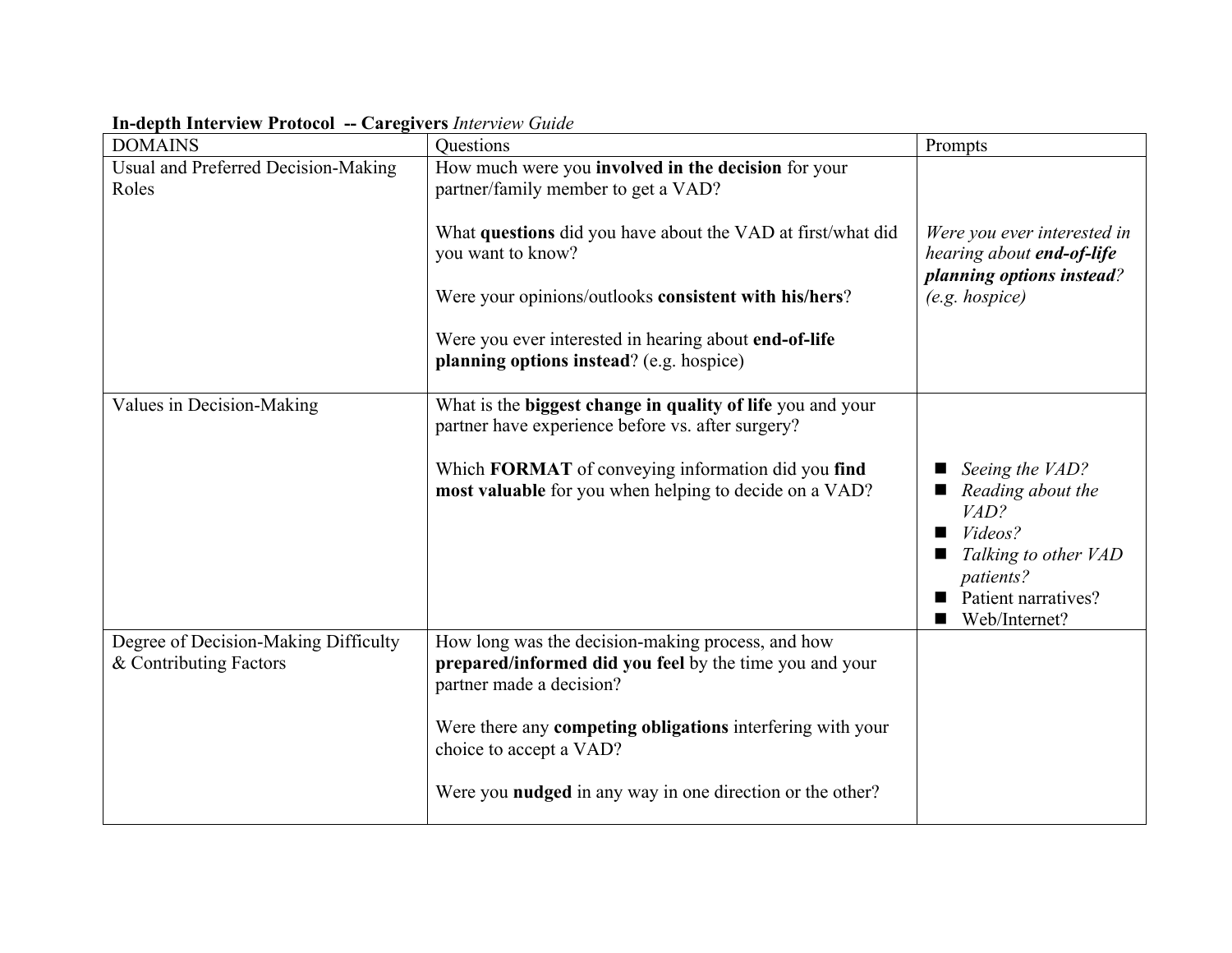|                                                       | What kind of <b>influence</b> (bias) did you experience, if any,<br>while deciding?<br>What were your partner's primary considerations in<br>whether or not to get a VAD? Were these the same as yours?<br>If you experienced anxiety during the decision process, what<br>was the primary source?<br>Was there anything you learned pre-surgery that alleviated<br>or augmented your worries about deciding on the VAD<br>device?                                                    | Was there any <b>difference</b> in<br>what you expected to<br>happen, versus what really<br>did happen during- and<br>post-op? |
|-------------------------------------------------------|---------------------------------------------------------------------------------------------------------------------------------------------------------------------------------------------------------------------------------------------------------------------------------------------------------------------------------------------------------------------------------------------------------------------------------------------------------------------------------------|--------------------------------------------------------------------------------------------------------------------------------|
| <b>Decisional Barriers and Facilitators</b>           | What kinds of information did you receive before deciding?<br>What other information do you wish you had received before<br>deciding?                                                                                                                                                                                                                                                                                                                                                 | From whom/where?                                                                                                               |
| Perceptions of Options, Outcomes and<br>Probabilities | What aspects of life post-surgery do you and your partner feel<br>most vs. least adapted to?<br>Do you and your partner have the same or different<br>perceptions about the surgery outcomes?<br>How do you communicate your social/emotional/physical<br>needs to your husband/wife?<br>What do you do/say when you need a break from<br>caregiving?<br>Describe the recovery period for me. Was it marked by<br>complications, disappointment, or happiness? Did this<br>fluctuate? | <i>OoL</i> issues                                                                                                              |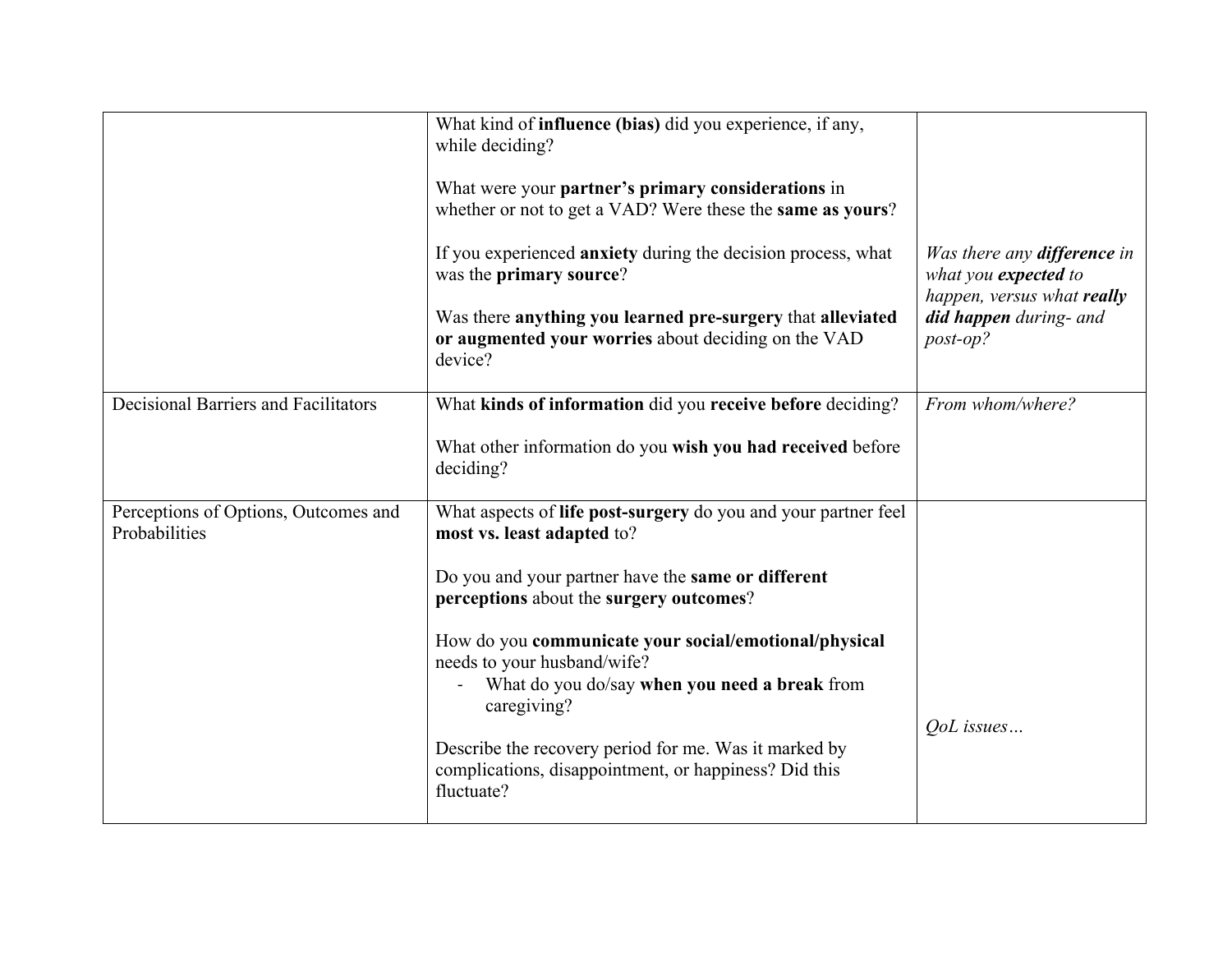|             | Going into the surgery, when you visualized the "outcome,"<br>the "end goal, "the finish line," how did you visualize your<br>life? What sorts of things could you do or not do in this vision?<br>Did your experience map up with this vision? | Before/during the time of<br>your decision-making?<br>Post-surgery? |
|-------------|-------------------------------------------------------------------------------------------------------------------------------------------------------------------------------------------------------------------------------------------------|---------------------------------------------------------------------|
|             | Can you describe any <b>difficulties</b> you or your partner may<br>have had adhering to the maintenance regime suggested by<br>your doctors?                                                                                                   |                                                                     |
|             | Is there anything you wish you had known that could have<br>helped you to better prepare yourself as a caretaker?                                                                                                                               |                                                                     |
|             | What other <b>sources of support</b> do the both of you have?                                                                                                                                                                                   |                                                                     |
| Suggestions | Are there any questions you wish that we could have asked<br>you to better understand your experience as a caregiver?                                                                                                                           |                                                                     |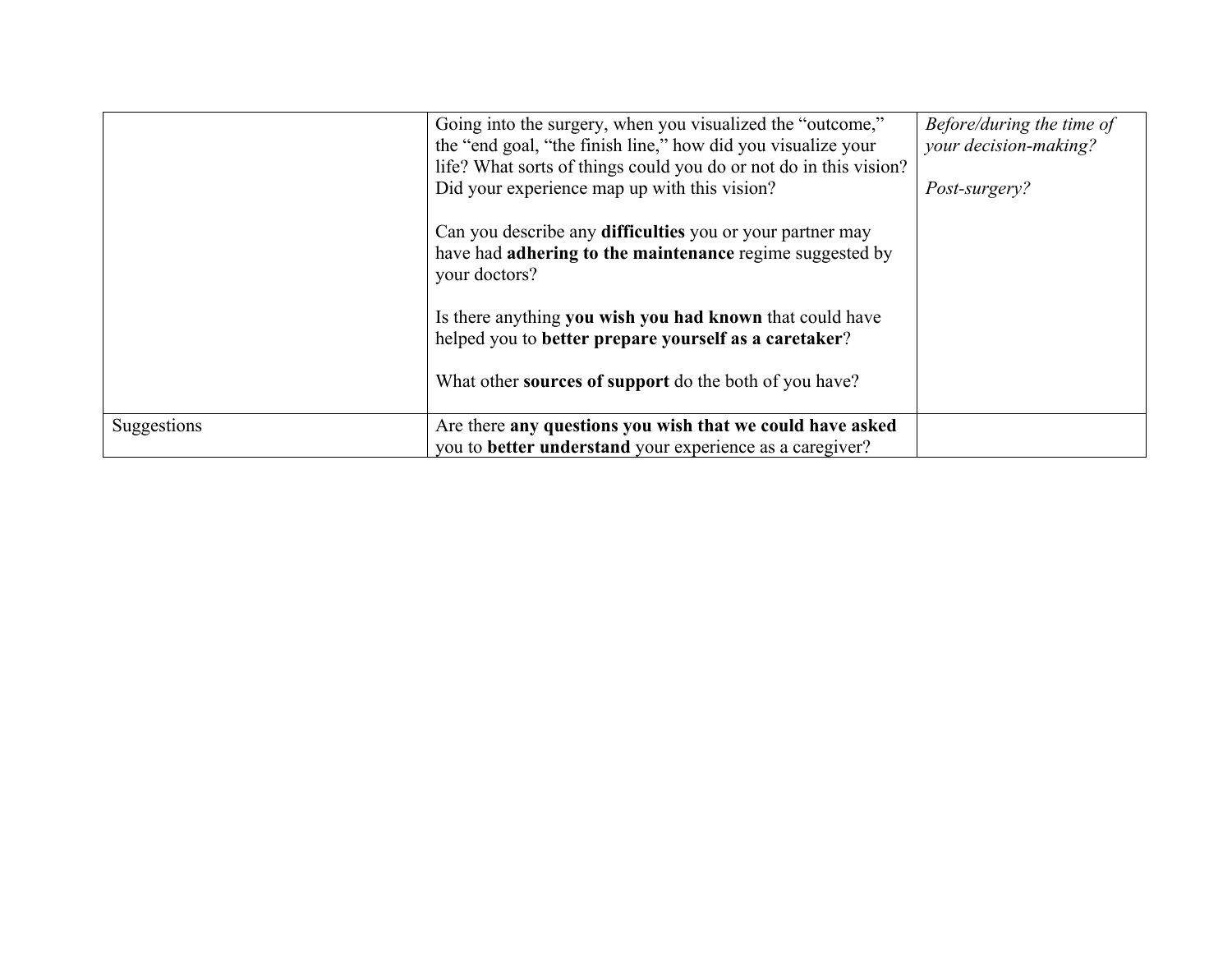| <b>DOMAINS</b>                               | Questions                                                                                                                  | Prompts                                                                                   |
|----------------------------------------------|----------------------------------------------------------------------------------------------------------------------------|-------------------------------------------------------------------------------------------|
| Values in Decision-Making                    | How long have you known about your heart condition?<br>How long have you known about the VAD as a viable option<br>to you? |                                                                                           |
|                                              | Do you consider yourself on your way to getting a<br>transplant? (i.e. BTT or $DT$ ?)                                      |                                                                                           |
|                                              | Under what conditions might you say "No" to getting an<br>LVAD?                                                            |                                                                                           |
|                                              | What sources of information about the VAD have been most<br>useful to you so far?                                          | Which FORMAT of<br>conveying information<br>do/did you find most useful?<br>Text<br>Video |
|                                              | Have you done any of your own research on VADs?                                                                            | Patient testimonies<br>Web-based                                                          |
|                                              | Were any of the information sources hard to understand?<br>Why?                                                            | Interactive? Etc                                                                          |
| Usual and Preferred Decision-Making<br>Roles | Is there anyone else close to you involved in your decision of<br>whether or not to get a VAD?                             | Who? How many people?                                                                     |
|                                              | What kinds of things does this person helps you to think<br>about?                                                         |                                                                                           |
| Degree of Decision-Making Difficulty         | How prepared/informed do you feel to make this decision?                                                                   |                                                                                           |
| & Contributing Factors                       | Do you feel <b>nudged</b> in any way in one direction or the other?                                                        | If so, by whom?                                                                           |
|                                              | Do you feel any anxiety about making this decision? If so,                                                                 |                                                                                           |

## **In-depth Interview Protocol -- Candidates** *Interview Guide*